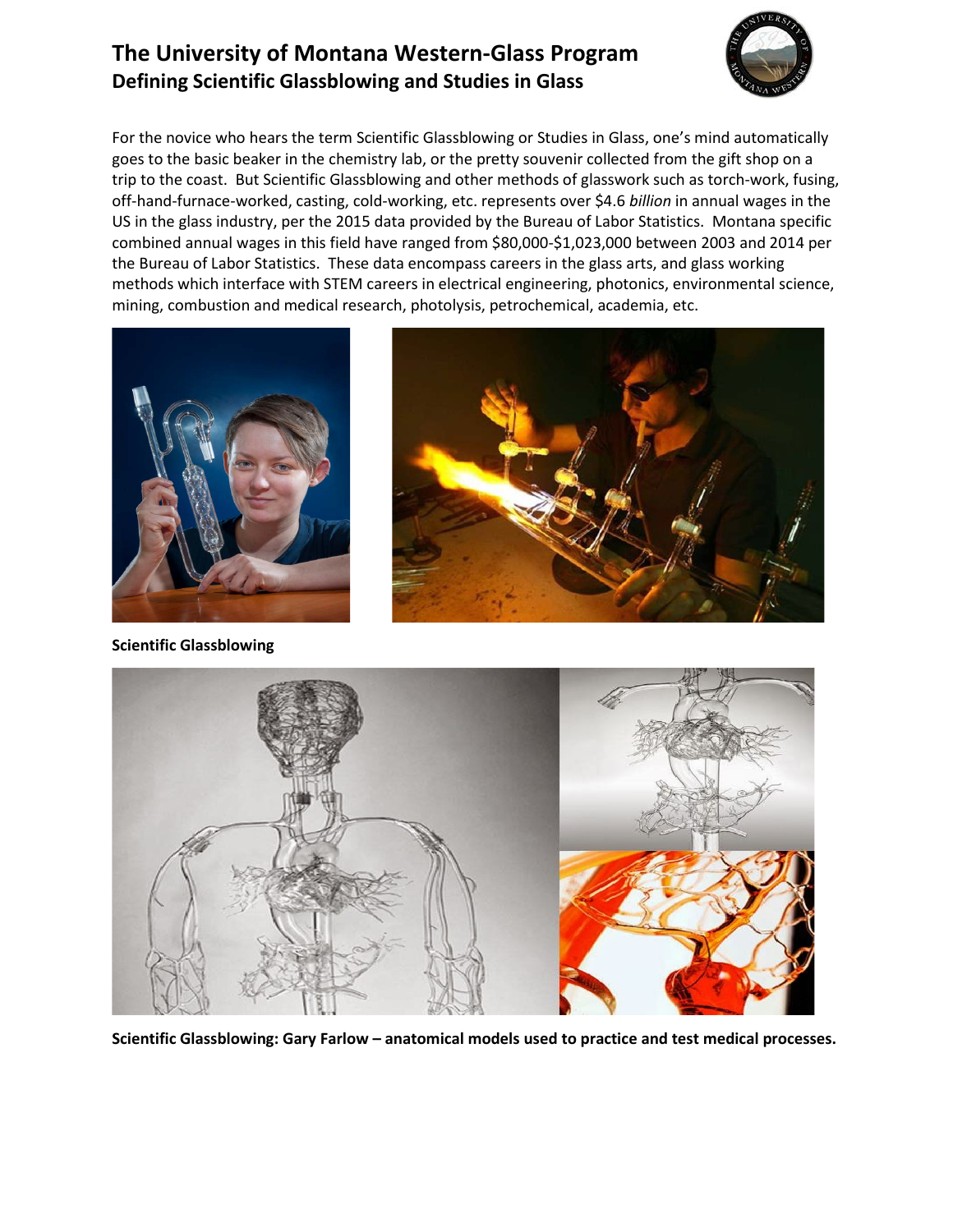

Torch Working: Paul Stankard **Fusing: Miriam di Fiore** 



### **Scenario Future Map for Glass Program**

The following page provides an abbreviated scenario future map for the glass program based on analyzed data which informs the preferred future of the program. The goal of this abbreviated future map is to outline a scenario(s) that leads to the stated preferred future, including goals, strategies for success, yellow flags or warnings to consider, and other potential futures that could develop from opportunities afforded through this program.

**Statement of Preferred Future:** The University of Montana Western, as one of the few bachelor degree granting glass programs, and *one of only two* post-secondary institutions in the United States to offer a degree specialization in scientific glassblowing, provides premier graduates to STEM as research assistants, and to the art world overall. Through existing recruitment and retention strategies, and interaction with faculty and specialists in the field of glass, Western moves students from recruitment, to retention and persistence, to graduation, eventually becoming sought after employees based on their skills developed in glass, and the level of degree earned at Western: certificate, associate, minor, and bachelor of arts.

#### **Reading the Future Map**

The map moves from left to right and highlights how a student at Western progresses through the process of admissions, persistence, graduation, and career.

*Blue Boxes*: Goals of the program in the represented student stage

*Yellow Boxes*: Yellow Flags or concerns that may interrupt the flow of the program

*Green Boxes*: Potential resolutions to the yellow flags

*Orange Boxes*: Potential futures that could develop at each stage

*Text Boxes concluding each section*: Data sources supporting the scenario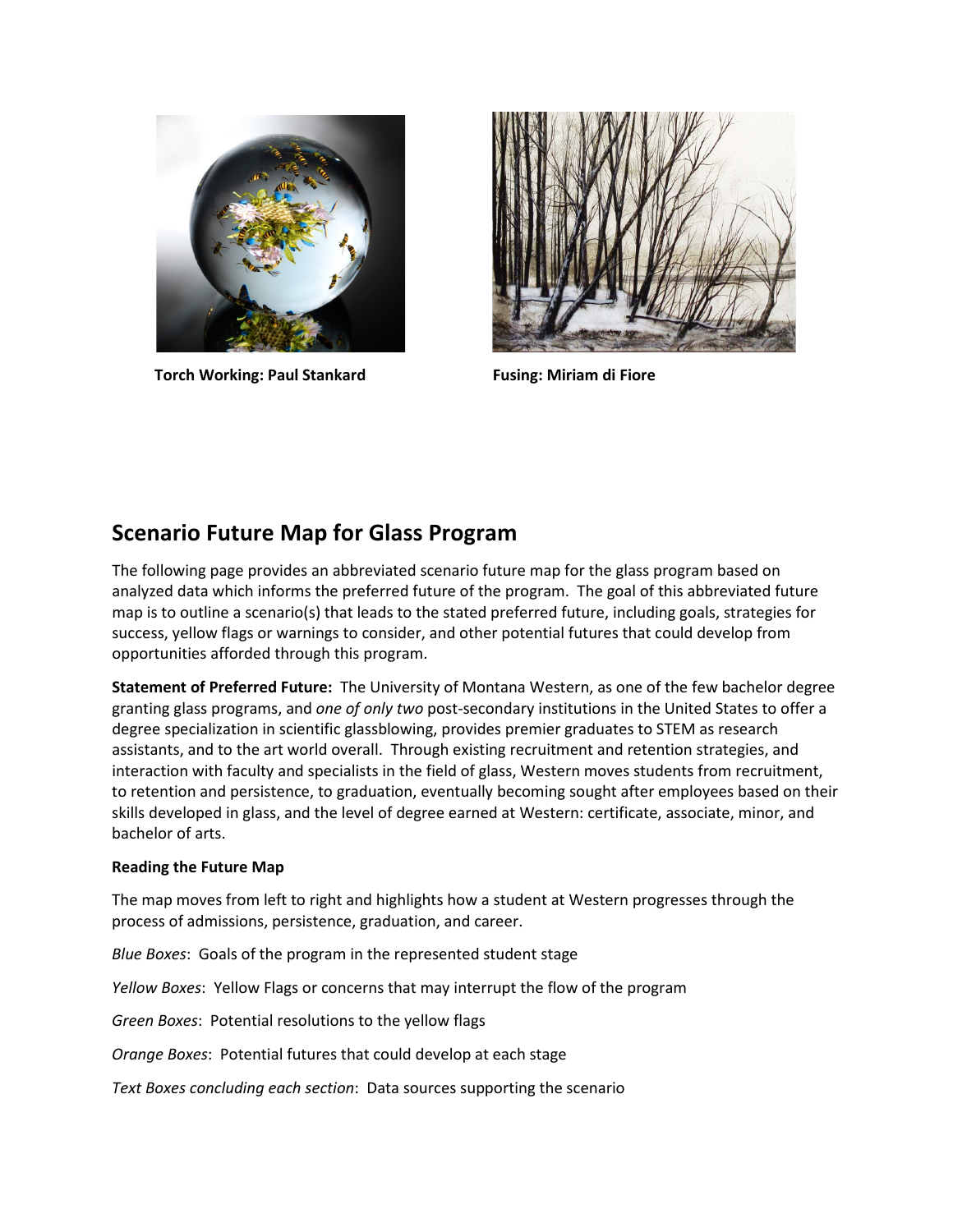### **Glass Program Future Map**